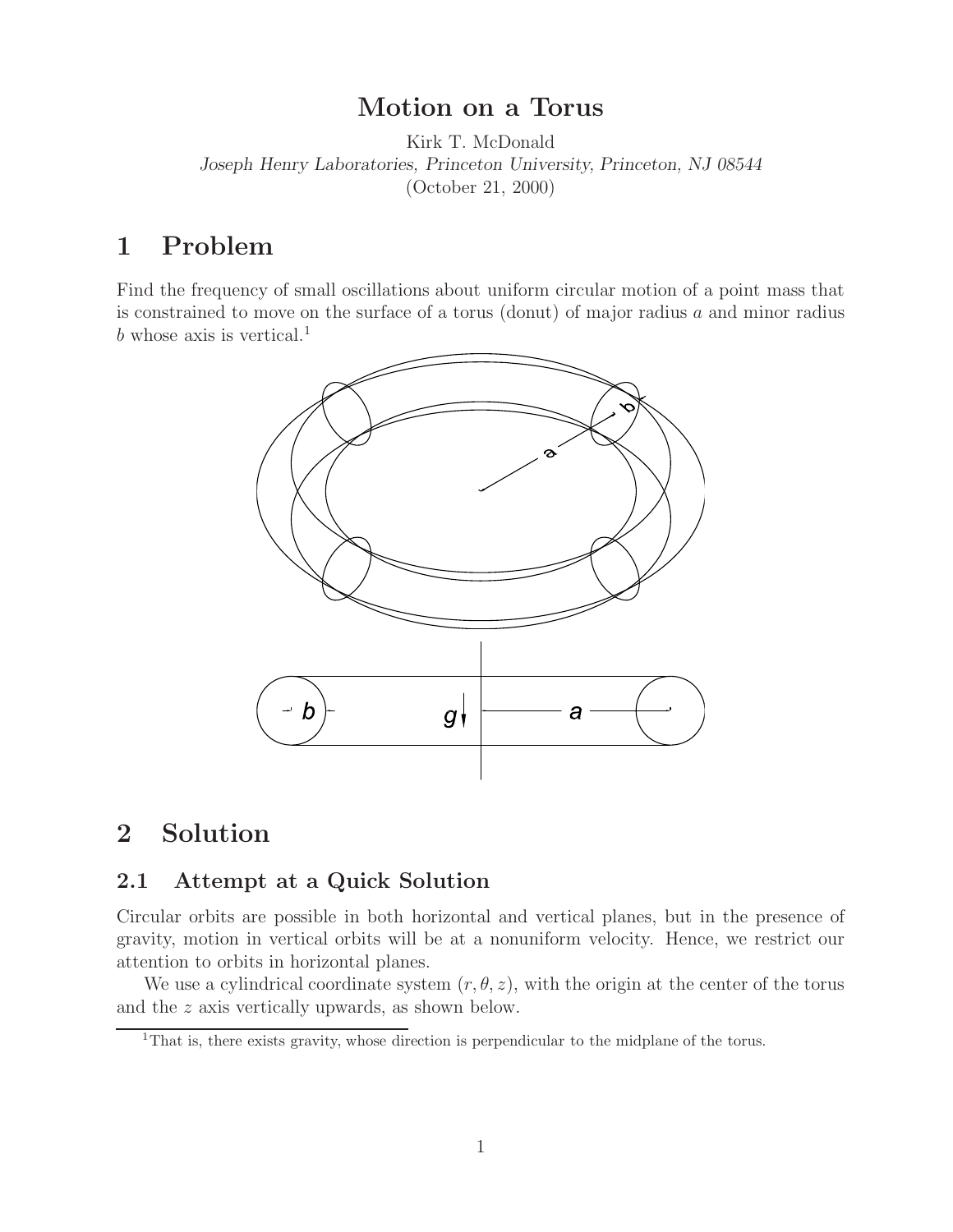

A point on the surface of the torus can also be described by two angular coordinates, one of which is the azimuth  $\theta$  in the cylindrical coordinate system. The other angle we define as  $\phi$  measured with respect to the plane  $z = 0$  in a vertical plane that contains the point as well as the axis, as also shown in the figure above.

We seek motion at constant angular velocity  $\Omega$  about the z axis, which suggests that we consider a frame that rotates with this angular velocity. In this frame, the particle (whose mass we take to be unity) is at rest at angle  $\phi_0$ , and is subject to the downward force of gravity g and the outward centrifugal force  $\Omega^2(a + b \cos \phi_0)$ , as shown in the figure below.



The resultant force, which we call  $g_{\text{eff}}$ , must be perpendicular to the surface of the torus. Hence, the angle  $\phi_0$  of the steady circular orbits must obey,

$$
\tan \phi_0 = \frac{g}{\Omega^2 (a + b \cos \phi_0)}.\tag{1}
$$

Since the right hand side of eq. (1) is positive, we see that there are two solutions, one at angle  $\phi_1$  in the first quadrant, and another at angle  $\phi_2$  in the third quadrant, as shown in the figure below.



It seems "obvious" that only the motion at angle  $\phi_1$  in the first quadrant is stable, in the sense of supporting small oscillations about the steady motion when perturbed slightly.

It is tempting to analyze these oscillations in the rotating frame as simple pendulum motion subject to an effective gravity  $g_{\text{eff}}$ . This would imply that the frequency  $\omega$  of the small oscillations is,

$$
\omega = \sqrt{\frac{g_{\text{eff}}}{b}} = \sqrt{\frac{\sqrt{g^2 + \Omega^4 (a + b \cos \phi_0)^2}}{b}}.
$$
\n(2)

However, during such simple pendulum motion, the particle would have a velocity **v** with a component perpendicular to the z axis, the axis of rotation, and so there exists a Coriolis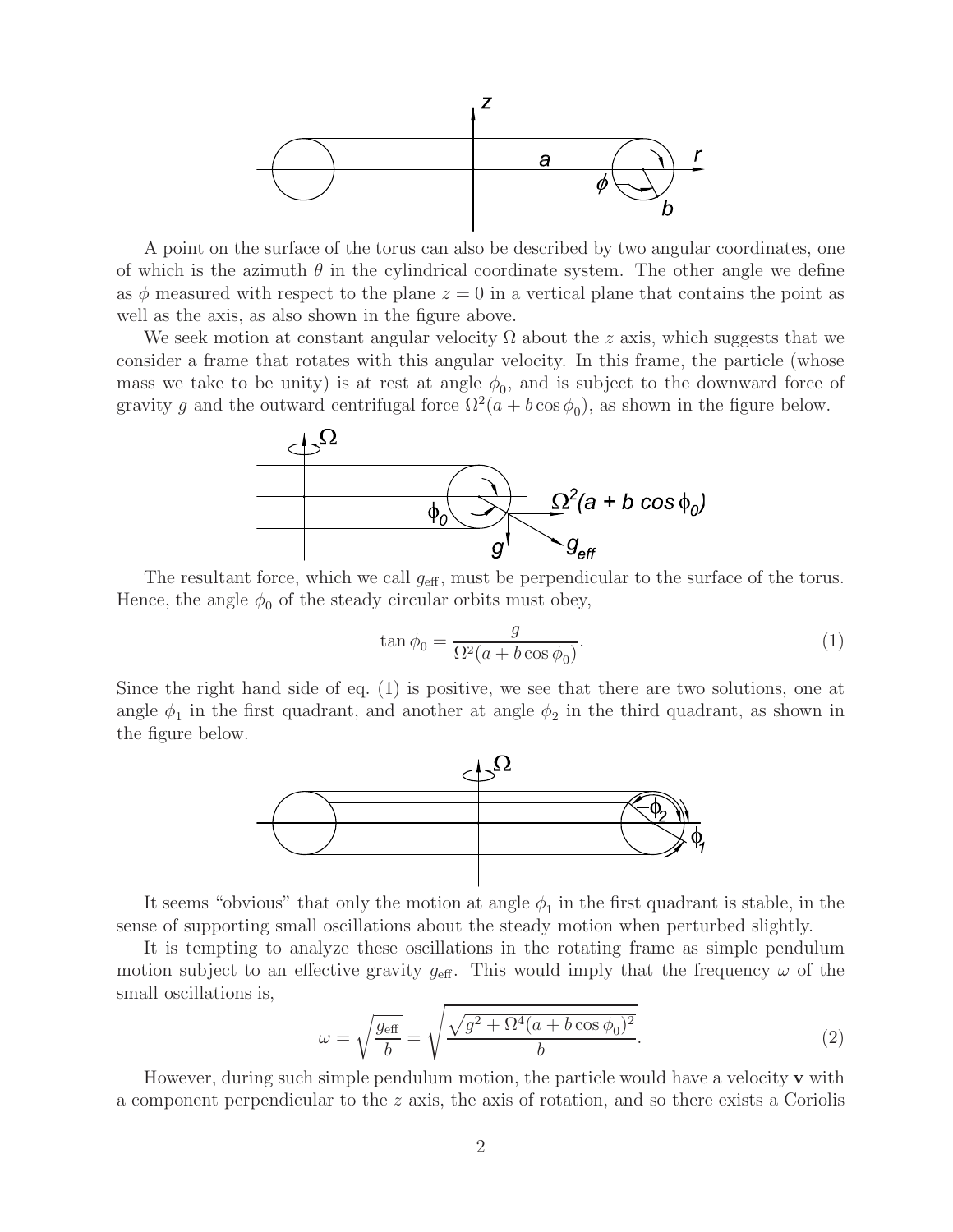force  $-2\Omega\hat{z} \times v$ . This Coriolis force is perpendicular to the plane of the assumed simple pendulum motion, and therefore inconsistent with that assumption.

While one could pursue the solution including the Coriolis force, it is also appropriate to use a Lagrangian approach.

### **2.2 Solution via the Lagrangian**

We take  $\theta$  and  $\phi$  as the two independent coordinates. The r and z coordinates of the particle are given in terms of  $\theta$  and  $\phi$  as,

$$
r = a + b \cos \phi, \qquad z = -b \sin \phi. \tag{3}
$$

Hence, the components of the velocity in cylindrical coordinates are,

$$
v_r = -b\,\dot{\phi}\sin\phi, \qquad v_\theta = r\dot{\theta}, \qquad v_z = -b\,\dot{\phi}\cos\phi. \tag{4}
$$

The kinetic energy of the unit-mass particle is,

$$
T = \frac{1}{2} [(a + b \cos \phi)^2 \dot{\theta}^2 + b^2 \dot{\phi}^2],
$$
\n(5)

and the potential energy is,

$$
V = -b \, g \sin \phi. \tag{6}
$$

The Lagrangian  $\mathcal{L} = T - V$  does not depend on  $\theta$ , so the angular momentum,

$$
L_z = \frac{\partial \mathcal{L}}{\partial \dot{\theta}} = (a + b \cos \phi)^2 \dot{\theta}
$$
 (7)

is a constant of the motion.<sup>2</sup>

The  $\phi$  equation of motion is given by,

$$
\frac{d}{dt}\frac{\partial \mathcal{L}}{\partial \dot{\phi}} = \frac{\partial \mathcal{L}}{\partial \phi} = b^2 \ddot{\phi} = -b(a + b\cos\phi)\dot{\theta}^2 \sin\phi + b g \cos\phi.
$$
 (8)

For steady motion in a horizontal circle at angle  $\phi_0$ ,  $\dot{\theta} \equiv \Omega$ , and eq. (8) yields the condition (1).

We consider the possibility of small oscillations about this steady motion of the form,

$$
\phi = \phi_0 + \epsilon \cos \omega t, \qquad \dot{\theta} = \Omega + \delta \cos \omega t, \tag{9}
$$

where  $\epsilon$  and  $\delta$  are small constants. To use these in the equations of motion (7)-(8) we need the relations,

$$
\sin \phi \approx \sin \phi_0 + \epsilon \cos \phi_0 \cos \omega t, \tag{10}
$$

 $\cos \phi \approx \cos \phi_0 - \epsilon \sin \phi_0 \cos \omega t,$ (11)

$$
\dot{\theta}^2 \approx \Omega^2 + 2\delta \Omega \cos \omega t, \qquad (12)
$$

<sup>&</sup>lt;sup>2</sup>The energy  $E = T + V$  is also a constant of the motion, but we will not use it in this analysis.